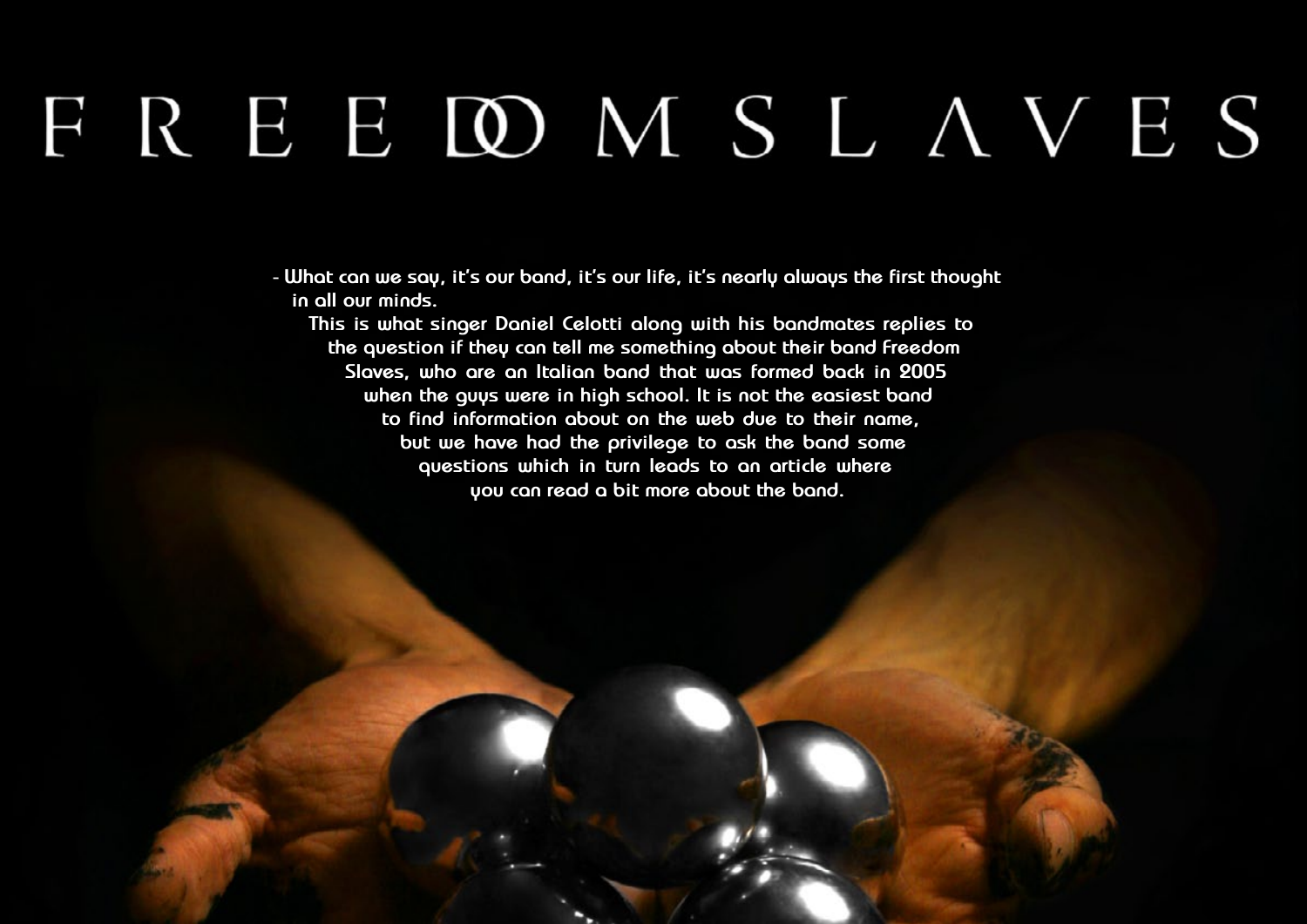written by daniel källmalm photos: press photos (as credited) published on 20/9-2012

From the beginning the band was a cover band, since then a lot has changed and the band has gone from doing covers to telling their own stories. There has also been changes in the band's line up with people coming and going but with the two minds behind since the beginning.

The name has an Orwellian origin but is also a reflection of how the band is looking upon our society which is a concept of their lyrics as well.

is not the case, the only influence we find interesting of this concept is the way society's rules and ideologies have and continue to influence our personal freedoms, our desires, our passions. Our point of view is a much more personal side to the concept of being "Freedom Slaves"

the thing being solidly in place completely different musical pre-- You might think we have a po-influences which can be found Their musical influences is drawn from different areas as all the five members of the band has ferences. Sure they do have some common influence as well considering how difficult it would be to form a band otherwise. This is in their own opinion what sets them apart, this wide range of

litical ideology behind, but that in their music. However, it is not

without its challenges.

- This mix makes finding a track we all like a bit of a challenge, but when we do, well, we have an interesting mix.

### **The Debut Album**

A while ago the world got to meet the debut album of Freedom Slaves, which is entitled "Freedom Slaves" and features some hands and marbles on the cover. It is an album that has been evolving ever since singer Daniel Celotti joined the band, as they so eloquently explain.

- Our current singer joined us in 2010, after a year together we were at point A, and we started with *The Prophet,* the opening track, and by June 2011, about

the middle, with *Four Days*, the album isn't viewable, giving imeighth track. We went through all that comes with that, and also beauty of the world and it's strucsongs, and ones that exhorted change. The album describes us during that time.

What does the artwork describe then?

- The artwork on the cover symbolises the perfection of the world and that beauty that, through the eyes of the human race are distorted, and through the hands of the human race are ruined and corrupted. We worked a lot also on

to start recording, we were at the booklet of the album, which point Z, passing all the letters in on the digital download of the getting to know one another and by man, that try to discover the we all went through various per-tures, without being able to fully sonal issues, and that was reflec-comprehend them, because they ted in the album, introspective cannot completely illuminate portance to artificial lights, made them. album would have sounded differently, of course. But without that in our hands, we did everything ourselves, giving the album a very personal touch. So, in the end, yes, we are happy with the album, but we won't stop here. Maybe they can take these knowledges into a professional studio the next time, or maybe

> It is an album intent on telling stories both in artwork and music it seems and it is one where the band feels they have gotten everything they could out of the album, and they have learnt a lot in the process. They did record everything in their own studio and they did everything themselves which is why they learnt a lot. - With a professional studio, the

perfect what they already have. For this album however, the band thinks that the album turned out better than they had expected in some parts.

### **Reception & Live**

In our review of the album I mentioned that the song called P*ain 04* was the favourite on the album and a memorable song, it is an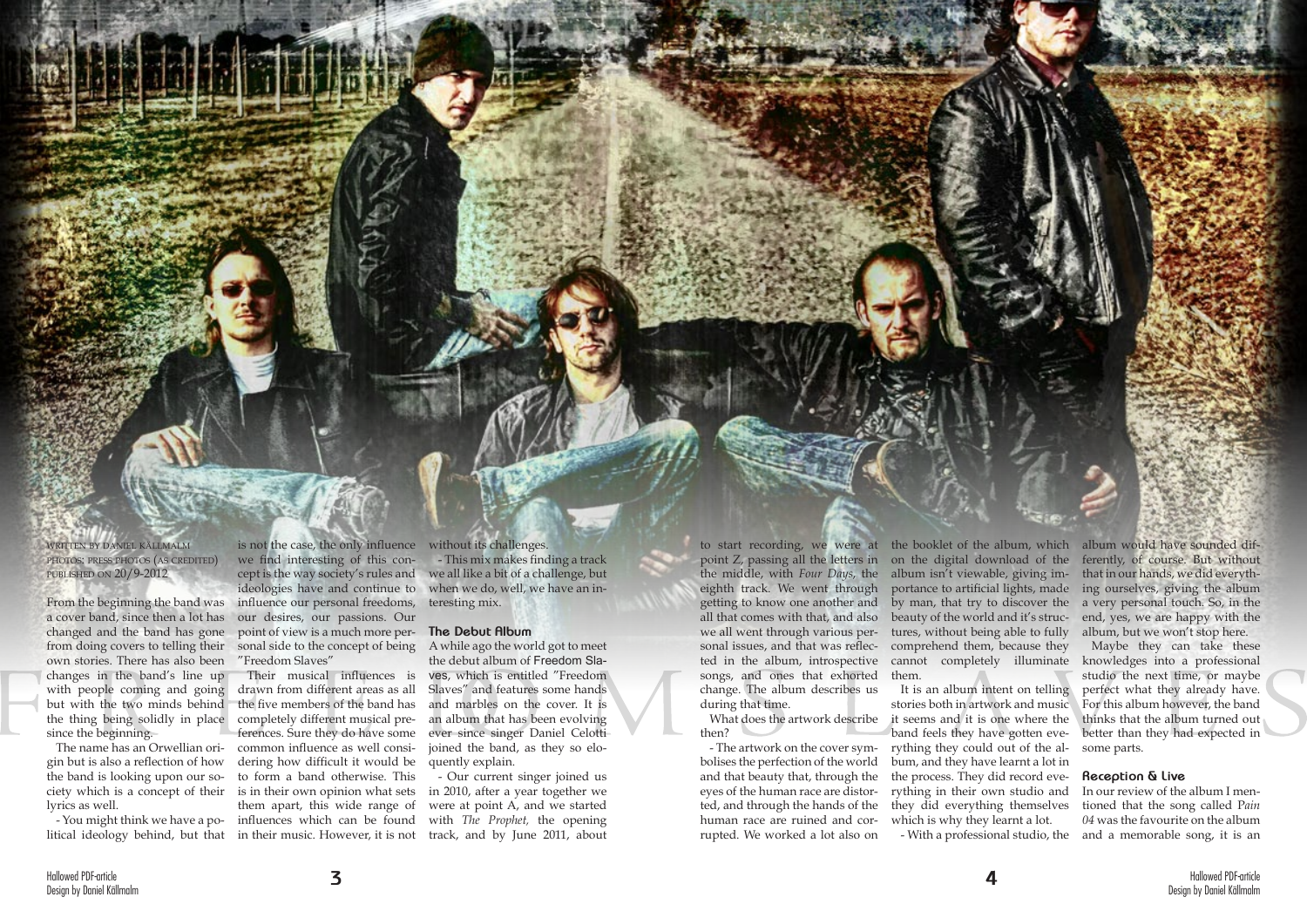opinion the band agree with and does so unanimously.

- It evolves, it changes, it shows for each member of the band nearly!

view and pointed out that there their approach, but what about other reviewers?

- As all bands, we all dream for worldly acclaim, but realistically that does not happen anymore. There is a lot of music out there and we do not claim to be so-

different dynamic qualities, one learn, a lot more to do, but we We were reasonably positive acknowledge that. From what we towards this album in our re-hear, the fans liked the music, the was room for improvements and we did find a lot of new fans, and that the band felt a bit cautious in we want to keep getting our mumething we are not. We are very happy with a lot of the reviews the album had, we have a lot to do have something to say, and it's nice to see that other people ones that are not fans didn't, but sic further out.

And as the band thinks it is good not to have expectations we can presume that expectations were exceeded, but fans are what matters anyway and the interest seems to be better than the band **Henry Triplette** of course look towards the future. A future of new music, maybe of grande shows or just an exciting future in general. But how do least the future will not be boring according to them.

expected as they report that their sales has been somewhat better than they expected. That sounds good for them.

One thing that often can increase interest and sales for a band is being visible which means touring and doing many live shows and something of that is what the band is looking to do.

We were touching on the subject of learning, so I asked the band of what they did learn from this first album and it appears that they learnt a lot.

- We did various concerts and participated in a lot of contests and festivals, some of which are still going on, we will continue to try and promote our work everywhere we go, and then with new songs and new albums too in the future.

But for being successful as a live entity one has to be a good live band, are Freedom Slaves one of those good live bands? They think so themselves, at least they envision their own future? at that they aren't just your everyday metal band.

- Freedom Slaves as a live band for all the senses, you don't just simply listen.

#### **Future & Article's End**

Having their debut album out and preparing for live shows and all of that, Freedom Slaves does

are not your standard band, we it to be, we love making music are emotional, reflective, explo-and so we continue to do so, we sive and well thought out. A mix have other life commitments, but - The future is what we want we always find time for the band because we want to. We are currently writing the new album, row in a few live shows here and have not been so personal if we

there, and music for us never gets boring!

or what will be the new albums, all over again we would have who knows, we write and com-done it the same way, because pose, and write and compose, th-we had to do it like that, it would - While working on the album we learnt a lot about what to do, what not to do, what to do better, and what should be done by other people who know more! But we got to the end of it, feeling confident that if we were to start

Andrea Cretese - Drums